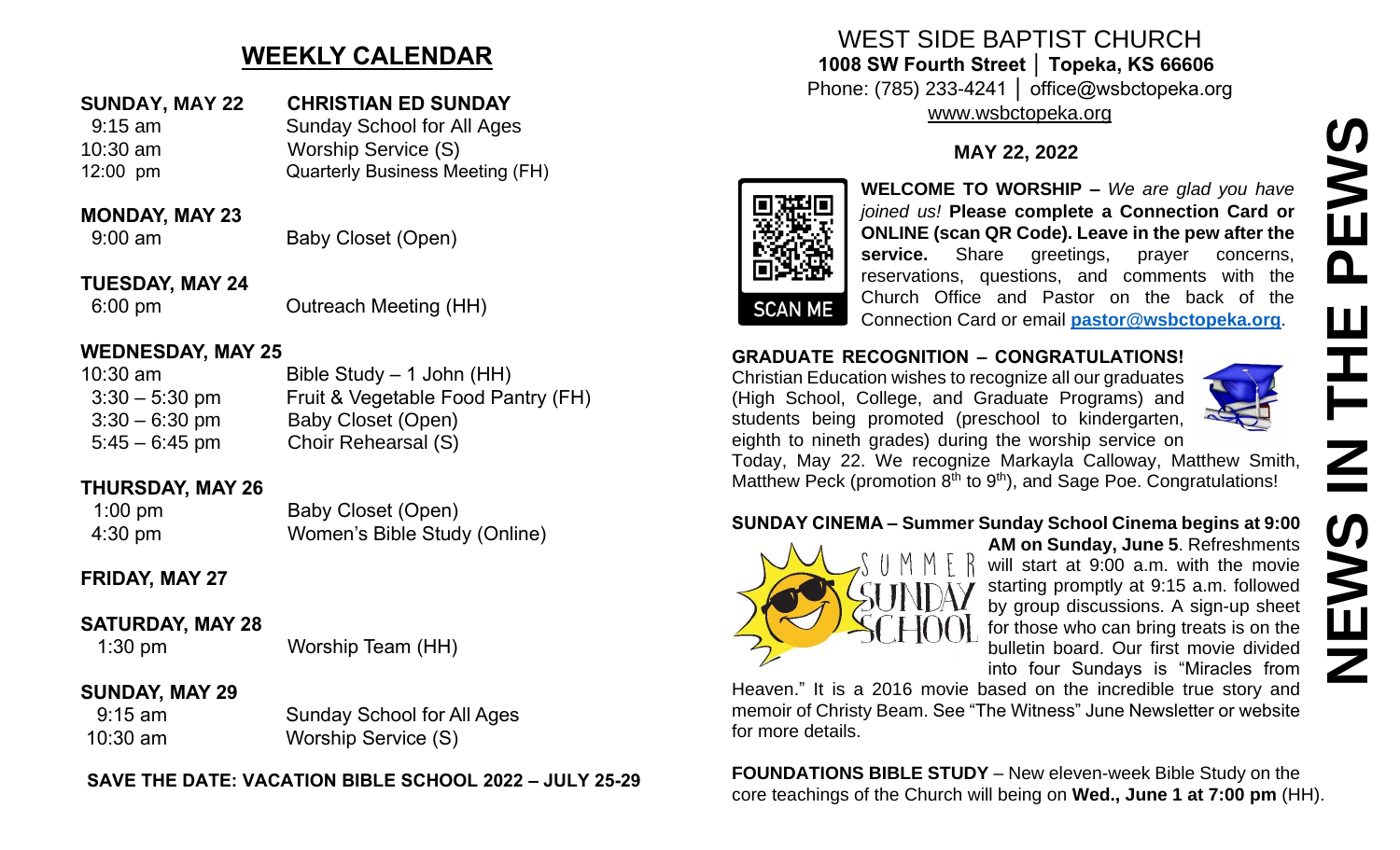**BABY CLOSET -** Baby Closet needs Diaper sizes 3,4, and 5's, also they are asking for donations in all season clothing for boys and girls from newborn to 5T. The clothing items need to be gently worn or new. **You may drop off any donations at the Church Monday's 9:00 am – 11:00 am or Tuesday – Friday 8:00 am – 4:30 pm.** 

**BELIEVER'S BAPTISM** – We practice "believer's baptism" which is the immersion of a person in water – regardless of age – who receives Jesus Christ as his or her personal Savior and publicly professes to walk the Jesus way. The Council schedules baptisms on most Sunday mornings throughout the year. If you would like to be baptized, then come to the front during the last song.

**CHILDRENS ACTIVITY BAGS AND BULLETINS** – We are glad to have children in worship! Activity bags filled with coloring pages, crayons, and other items are available for preschool and elementary-aged children near the sanctuary door. Enjoy the kits and children's bulletins. Please take home your artwork. Place the packets on the front pew after the worship service so we can restock them.

**CHILDREN'S CHURCH** – Kids 2nd Grade and younger are invited to the front of



the sanctuary for a children's moment with Pastor Ivan or a lay leader. A simple object lesson is taught from the Bible. Children are then dismissed to Children's Church with trained leaders guiding a child-friendly time of worship and study from the Bible. Children return to the sanctuary at the end of the worship service. Older children (3rd Grade

and Up) are encouraged to sit with their family and friends during the service.

**CONSTRUCTION – WATCH YOUR STEP** - S&S Concrete has started the Capital Campaign improvements to the sidewalks and parking lot at West Side Baptist Church. Please watch your step…and park in the west lot. Construction will continue for the month of May as we replace the North Parking lots. Call the



Church Office with questions at (785) 233-4241. See photos and updates at [https://wsbctopeka.org/construction.](https://wsbctopeka.org/construction)

**KIDS SUNDAY SCHOOL CLASSES –** Teachers are ready to help kids grow in their faith on **Sunday mornings at 9:15 am.** Classes for all ages – children, youth, and adults. Join a Sunday School Class and a Small Group Bible Study by **Scanning the QR code** or visit the church website at **[www.wsbctopeka.org](http://www.wsbctopeka.org/)**.



**NURSERY CARE -** Nursery Care is lovingly provided for all children – newborns through age 4 – by qualified staff starting at 9:00 AM through 12:00 noon. See an Usher for directors and questions.

**QUARTERLY BUSINESS MEETING** *-* The Council has set the next Quarterly **Business Meeting & Potluck Luncheon** for **Today, May 22 at** 



**12:00 pm in Fellowship Hall**. The Congregation **PHI ISIDESS** will receive reports and conduct the business of the church. All business meetings shall include, but not be limited to, reports of the Pastor, the Council, other groups as appropriate and items for membership

consideration and/or action. Individuals having an item of concern or a motion they wish considered at a business meeting must present such item to the Council at the regular Council meeting prior to the business meeting. — Pat Carpenter, Church Moderator

**WWW KIDS CLUB –** NO WWW Kids Club or Free Supper in May, June, or July. See Colleen Smith for more information or to volunteer.